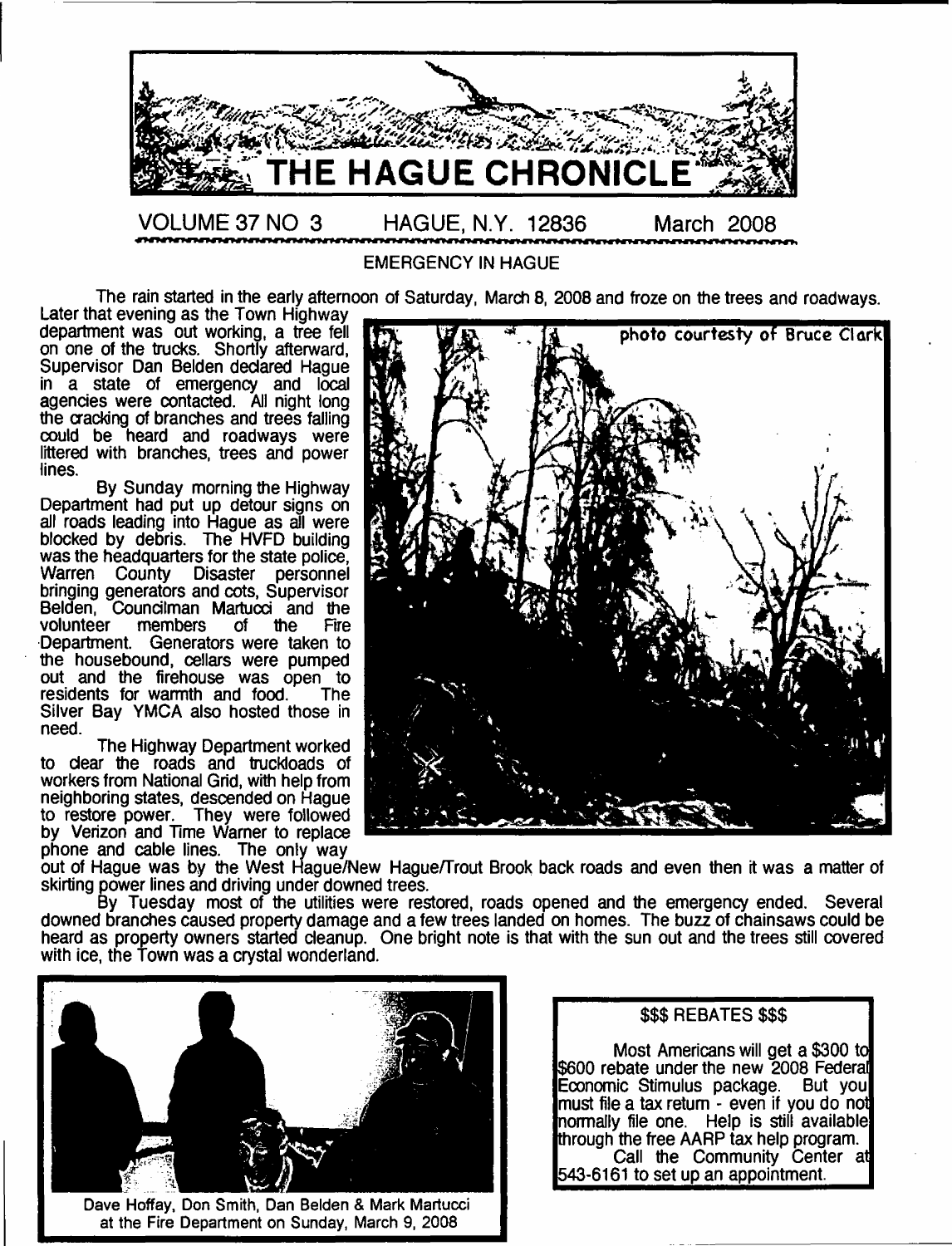-2-

Well, Old Man Winter has certainly done a number on us here in Hague this year! Among the cancellations we've endured, unfortunately, was our February Senior Club meeting. We'll have to have our Bingo party sometime later in the year so hold onto those "white elephants"!

Tuesday, March 25 is our next regular meeting. It begins at 1:30 pm and our guest will be Mae Pagan who will spend time familiarizing us with introductory T'ai Chi moves and breathing exercises. T'ai Chi is designed to reduce stress, increase vitality, and lessen arthritis symptoms, among, other benefits. Should be a pleasant workout! Followed, of course, with our usual fellowship and refreshments. Be sure to join us!

Friday, April 4 will be a mini-trip to The Wells House in Pottersville for lunch. historic inn and restaurant, originally built in 1845, is a charming place for an early spring outing into the heart of the Adirondacks. There will be a sign-up sheet at the March meeting.

Tuesday, April 22 wijl be our regular meeting and we're being hosted by the Silver Bay YMCA of the Adirondacks. More details will be available at the March meeting and in the April Chronicle. This should be a special meeting at one of the loveliest spots along the shores of Lake George.

Remember that membership in the Hague Seniors' Club is the best bargain around  $-$  for \$5 a year we feed you and entertain you! New members are always welcome and don't let that word "senior" scare you off  $-$  our membership ranges from 55 to 94 and we're all still "swingin"! See you on the 25th!

... Pat McDonough

#### FROM THE TOWN HISTORIAN'S DESK

For the last couple of weeks I have been working on computerizing the births listed in the town records from approximately 1888- 1916. I have set them up alphabetically rather than by entry date. If anyone wishes to look over the data, please let Bertha Dunsmore know at the Town office and give her your name and phone number. I will arrange an agreeable time to meet with you and review the data.

...Gerald Crammond

Mark your calendars for the Hague Memorial Day celebration which will take place on Saturday, May 24, 2008. The Parade Committee's planning<br>process is well underway. We are pleased to process is well underway. announce that during the FUNFEST at the Beach, Unda Benway has agreed to once again hold her DOG SHOW which was such a hit last year. All Pet owners with a 'pup' who wishes to take part in this program, give her a call at 585-6884. Anyone who wishes to set up a craft table or run a food concession that day, please contact Emily Cobb at 543-6325.

The Parade already has six bands on tap and several new units on board. Now, we need Floats,<br>Clowns. Classic Cars. etc. This year the Prize Clowns, Classic Cars, etc. T<br>Categories are: BEST IN BEST IN PARADE, BEST<br>THEME, MOST PATRIOTIC, ADIRONDACK THEME, MOST PATRIOTIC,<br>MOST CREATIVE, BEST YOUTH MOST CREATIVE, BEST YOUTH PRESENTATION, HONORABLE MENTION/ADULT & HONORABLE MENTION/YOUTH. So, start planning now!! To sign up for the Parade, call Madeline at 543-6130.

Also, if anyone would just like to share in the fun of the day and volunteer a couple of hours to help out the Seniors in various areas, please do give us a call. It would be much appreciated.

One more note . . . DONATIONS WILL BE WELCOME! The fact is, your generosity makes this event possible and we thank you for it. All checks should be made out to HAGUE SENIOR CITIZENS CLUB - PARADE ACCOUNT and mailed to the Hague Community Center, PO Box 509, Hague, NY ... Madeline Pelkey

#### MOVIE & A PIZZA

Silver Bay YMCA of the Adirondacks offers a movie/pizza evening on the 2nd Friday of each month (through May) at 6 pm usually in Watson Arts Center for the general public. It is a fun get-together where neighbors spend a little time with other neighbors. For a suggested donation of \$5 we offer a movie on the big screen as well as pizza, salad, and beverages.

The next event will be on April 11th with the movie "Ocean's Thirteen". We would appreciate an RSVP before that Friday to ensure that we have enough pizzas for all. Please contact us at 543-8833 x215 or x286 or [<cdevenger@silverbay.org](mailto:cdevenger@silverbay.org)>.

... Chip Devenger

| THE HAGUE CHRONICLE is mailed out by volunteers on the Thursday after the third Tuesday          |                                          |
|--------------------------------------------------------------------------------------------------|------------------------------------------|
| of each month. The news deadline is six days earlier. Please send news or address corrections to |                                          |
| Uudy Stock at <haguechronicle@nycap.rr.com>.</haguechronicle@nycap.rr.com>                       |                                          |
| The Hague Chronicle is supported by its readers and you may send your yearly tax deductible      |                                          |
| contribution (check your label) to: the Treasurer, George lanson at:                             |                                          |
| THE HAGUE CHRONICLE                                                                              |                                          |
| <b>PO Box 748</b>                                                                                |                                          |
| Hague, New York 12836-0748                                                                       |                                          |
| Editor/Publisher: Judith Stock (518-543-6517)                                                    | Editor/Publisher, Emerita: Dorothy Henry |

\_\_\_\_\_\_\_\_\_\_\_\_\_\_\_\_\_\_\_\_\_ Our website: **[www.thehaguechronlcle.org](http://www.thehaguechronlcle.org)\_\_\_\_\_\_\_\_\_\_\_\_\_\_\_\_\_\_\_\_\_\_**

**3/08**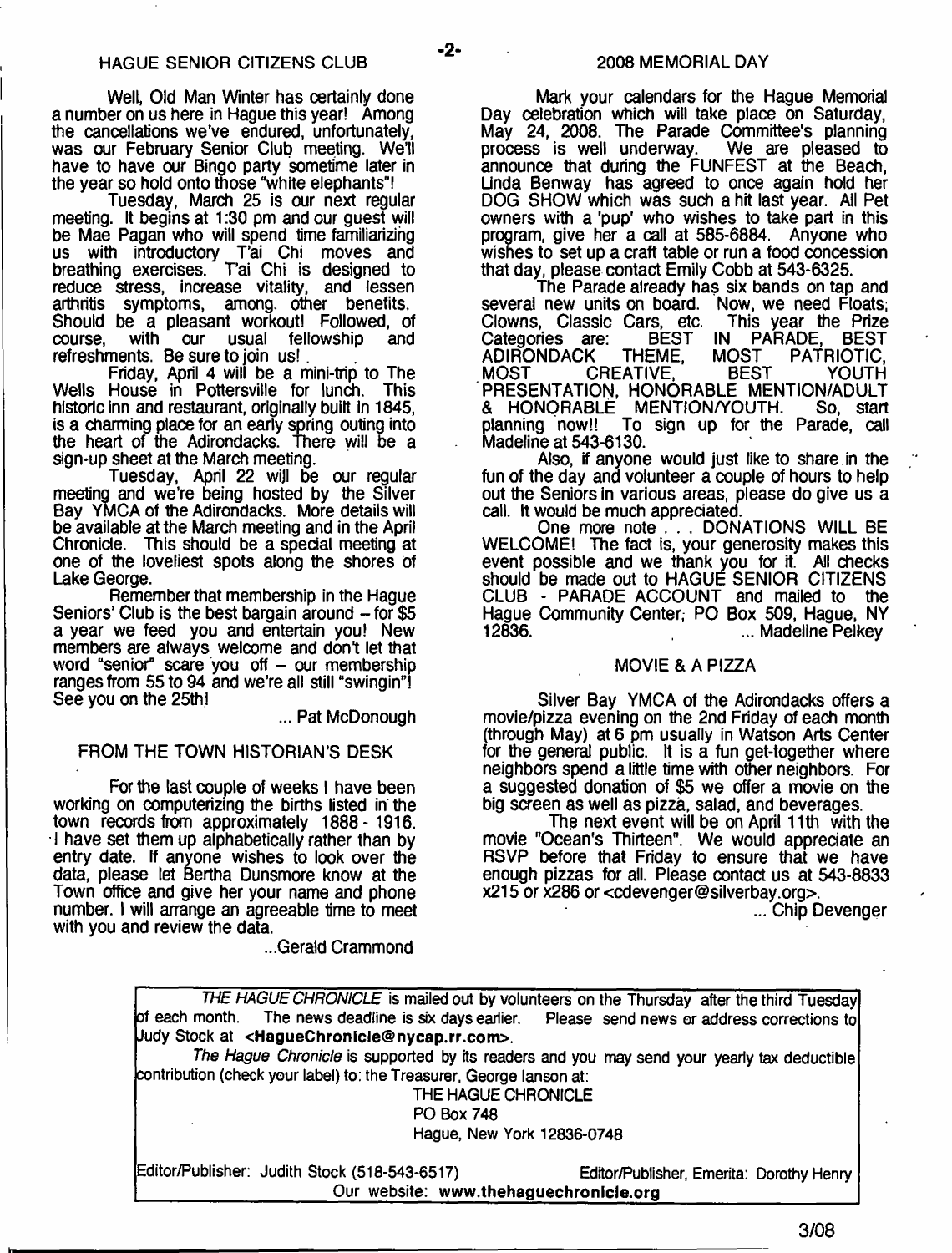-3-

 $|1|$ 

The Ticonderoga Festival Guild has kicked off its annual membership campaign. Among the events will be a special family presentation of Willie Wonka and the Chocolate Factory by the Adirondack Regional Theatre on July 1.

The adult concert season begins on July 8 and continues each Tuesday under the Tent in Ticonderoga. The Children's Arts Trek programs begin on July 9 and continue each Wednesday morning. The children's programs are at 10:15 am and are free to all area children and those who bring them.

Grants from several agencies have been applied for in order to subsidize these programs, and membership contributions to the Guild help information membership materials, call the Guild office at 518- ... Cathie Burdick

#### ARTS FAIR VENDORS SOUGHT

Vendors of hand-crafted items are being solicited right now for the 37th Annual Hague Arts Fair sponsored by the Hague-On-Lake-George Chamber of Commerce. Dates for the event are August 2nd 10 AM to 4 pm and August 3rd 10 AM to 3 pm.

All vendors are invited to participate at a reasonable cost. The show is held at the Hague Community Center, Route 8 in Hague. Both inside and outside spaces are available. Deadline for registration is June 15th.<br>For further in

further information please call or contact: Karen Laundree, 9556 Graphite Mountain Road, Hague, NY 12836 at 518-543-8841 or Judy Schultz, 44 Overbrook Drive, Hague, NY 518-543-6769 or e-mail [<hagueartsfair@yahoo.com](mailto:hagueartsfair@yahoo.com)>.

#### BESTE COMMITTEE THANKS

The Beste Scholarship Fund Steering<br>Committee sincerely thanks the following sincerely thanks people/organizations who so generously sent in donations to the Fund in response to our recent fundraising appeal.

Bruno and Dorothy Brauner, Bud and Pam Bresett, Joanne and John Brown, The Costello Family - Rogers Rock Events, Peggy Darrin, Dossie Davis, Barbara Folkemer, Frank R. Fowler, Rod and Nema Geer, Hague Volunteer Fire Department - Breakfasts, Stu Harmon, Betty Heinzelman, Thomas M. James, Bob and Kay Maiaro, Dan and Nancee McGowen, Lu and Linda Megow, Rogers' Rangers Battle on Snowshoes Committee, Brian and Beverly Sann, Sal and Kathy Santaniello, Lynn Stanford, Judy Stock, Patty and Lynn Stote, Bob and Jan Whitaker and a special thanks to *The Hague Chronicle* for including our flyer with the January issue.

Donations are always appreciated and can be sent to: Beste Scholarship Fund, c/o Hague Community Center, Hague, NY, 12836.

...Kathy Santaniello

On March 8, just prior to the big storm, two dozen hearty Adirondackers gathered around a warm campfire to enjoy stories with our special guests, Bob and Holly Bearor and to participate or watch the snowshoe and skiing events. Bob is the foremost authority and author of "The Battle on Snowshoes", which took place 250 years ago on a site near Ticonderoga Country Club rather than Rogers' Rock Campsite.

Betty Peria and Toni O'Bryan, of Ticonderoga, true Adirondack women (and young 70 somethings), skied to a tie for first place. Heidi Karkoski of Ticonderoga, took first place, and best overall time, 12:31, in the snowshoe race. Second place went to



Katie Elling of Ticonderoga.<br>From Haque Hague, Jan and Bob Whitaker auised to third places on their snowshoes.

Also on snowshoes were Frank Montbriand and Mark Moss of Ticonderoga.<br>Martin Glazo Glazer and Matt Cook from Ti placed first and second category. Tavish Costello

and Susan Danin were dressed in authentic garb. Nancy Young and Tim Costello tended the fire and served delicious hot dogs and hot chocolate.

Co-organizers Joe McCranels and Karen Costello would like to thank the local Hague businesses who donated prizes for the racers: Sew and Sow Embroidery, DeFranco Landscaping, The Hague Firehouse Restaurant and Juniper Goods and Gifts. Also thanks to the Town of Hague and the Hague Market for their support and Ticonderoga Elementary School for the loan of the snowshoes. Proceeds from the event go to the Beste Scholarship and John Costello Memorial Scholarship Funds in equal amounts. ... Karen Costello

#### MEALS ON WHEELS VOLUNTEERS NEEDED

The Meals on Wheels Program for Hague is in desperate need of additional volunteer drivers to deliver nutritious meals to the homebound and those in need.

There are several driving options from once a week to sharing the duty with another driver or being on an on-call list. Please call Jane Crammond at 543- 8054 if you wish to volunteer or to get more information.

#### CROSS COUNTY SKI TRAILS

The cross country ski trails at the Rogers Rock campsite are currently unusable due to the many branches that have come down.

 $\mathsf{U}$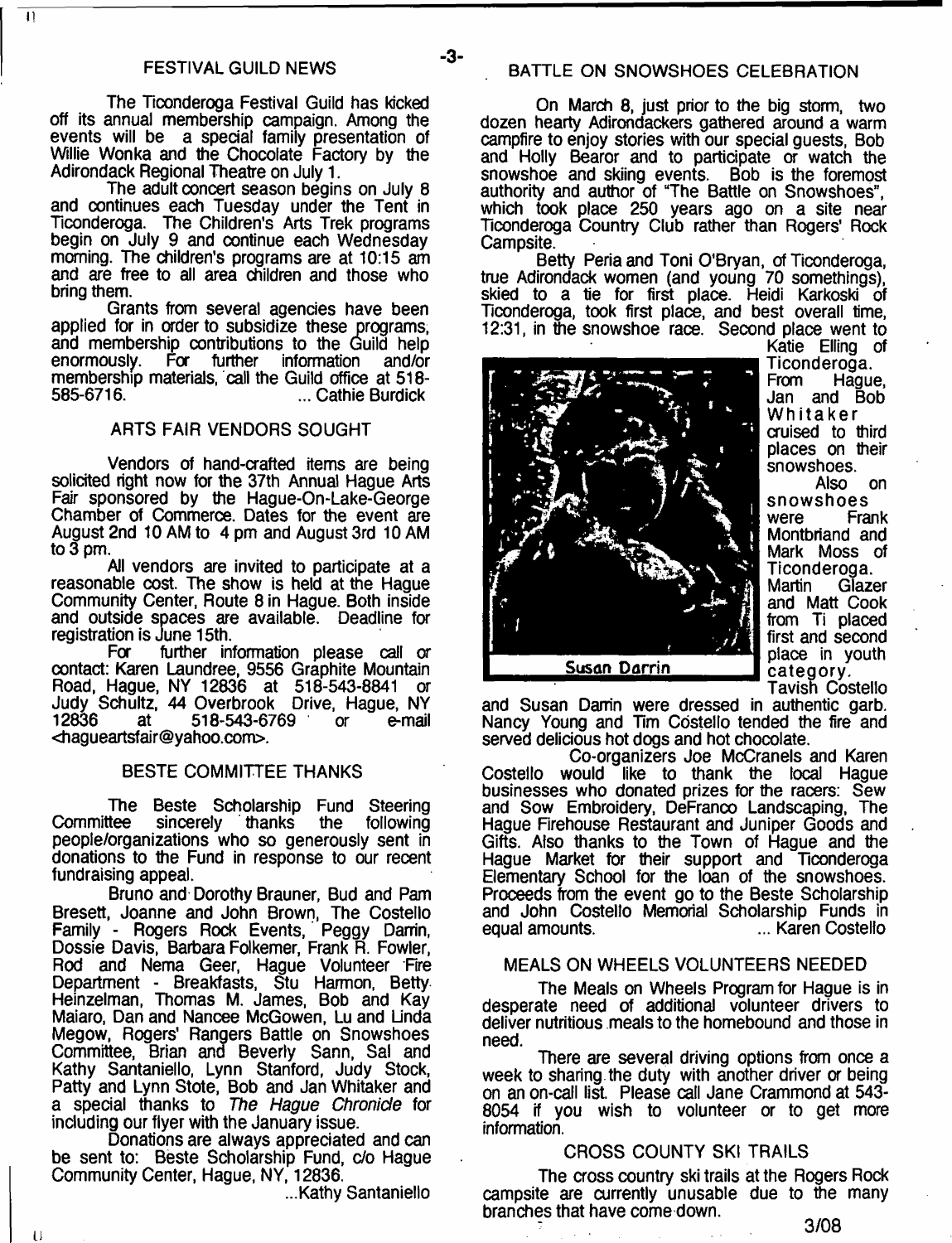### ZONING BOARD OF APPEALS - 2/28/08

Chairman Robert Goetsch and members Martin Frtzgerald, George lanson, Bill Pittman and Glenn McKee were present while Lindsay Mydlarz and Donna Charboneau were absent.

#### CONNOLLY. (26.18-1-8) 9236 Lakeshore Dr. TR-1

The application is for replacing a 20 sq. ft. walkway with a larger raised walkway for the purpose of relocating the entrance to the structure due to its proximity to the highway. A public hearing was set for next month.

On this property the entire structure will be renovated with a proposed 22% increase in living space but does not need a variance since it will remain within the original footprint. Also a lean-to, 28 ft from the lake, will be built which does not need a variance since the footprint will be only 96 sq. ft under the 100 sq. ft limit for new construction within 50 ft of the lake. A storm-water plan has been submitted.

#### SPERLING (59.20-1-51 30 Watts Hill Rd. TR-1

The applicant would like to construct a 26 ft. by 32 ft. two-car garage with a storage area above. Because of the contour of the land, the only accessible placement would locate the garage within 7 feet of the front property line and 12 feet from the rear line. A public hearing will be held next month.

#### PLANNING BOARD - 3/6/08 ·

Chairman E.J. Siwek and<br>rs Bruce Clark. Martin members Fitzgerald,Sr., Richard Frasier and Pam Peterson were present and Roily Allen and John Brown were absent.

The Board discussed the variance application of CONNOLLY {26.18-1-8). 9236 Lakeshore Dr.. TR-1 and recommended approval by the Zoning Board of Appeals.

They also voted to recommend the ZBA approve the request of <u>SPERLING (59.20-1-5)</u> 30 Watts Hill Rd. TR-1, with the condition that no part of the structure will encroach the town right-of-way.

#### Rvpkema. {93.12-1-9.1). 7942. Lakeshore Dr. TR-1

The applicants have submitted plans for a two-car garage, with storage above and a breezeway to connect the proposed garage to an existing shed. Since the breezeway roof will be located 95 ft. from the shoreline, it requires Planning Board review for new construction within 100 feet of the lake. The application was approved.

TOWN BOARD MEETING - 3/11/08

Supervisor Dan Belden and Town Board members Edna Frasier, Mark Martucd and Rudy Meola were present. Councilman Dick Gladu was absent.

A moment of silence was observed for Virginia Shattuck, Egbert Ferguson and Jennifer Fenimore.

Many thanks were extended to all those involved with helping during the emergency including the Highway Department and the Hague Volunteer Fire Department. Tom Haskell noted that it was very busy and said that if people in the community who are not members of the HVFD want to volunteer during emergencies, they should just come up to the Firehouse. If people need assistance during emergencies (no heat, etc), they can call the department at 543- 6089.

Committee Reports:

Buildings & Grounds/CC - A new generator is needed for the Town Shed.

Finance & Insurance - The end of the year fiscal report has been completed by Diane Trudeau. RfP's need to go out for the audit and insurance.

Museum & Historian - Historian Jerry Crammond is situated next to the vault room and is putting records (birth, death, etc) on the computer.

> Recreation/Promotion &\_ Youth Arrangements are being made for the summer program. Tuition has increased and the  $\cos\theta$  will be  $$48 + $12$  bus per person per week. The Town plays half the tuition costs.

> Sewer District #1 & #2 - Last year's application for funding of \$665,000 for Sewer District #2 under Title 9 was not approved, but Hague was the last town<br>to get cut. The Board approved The Board approved resubmitting the application this year before the April 1 deadline.

> Town Park - The Music in the Park series is set for next summer.

New Planning Board Member Under other business, the Board

**Martin Fitzgerald, sr.** Approved \$10,000 payment (from moneys from Warren County) to the<br>Sno-goers for snowmobile trail Haque Sno-goers for snowmobile maintenance.

> Received communication from the LaBerge Group with a cost estimate of \$80,000 \$115,000 for equipment to maintain the proposed walkway (from Hague intersection to Silver Bay Road). A sidewalk snow removal unit would be necessary if the walkway is kept open during



**-4-**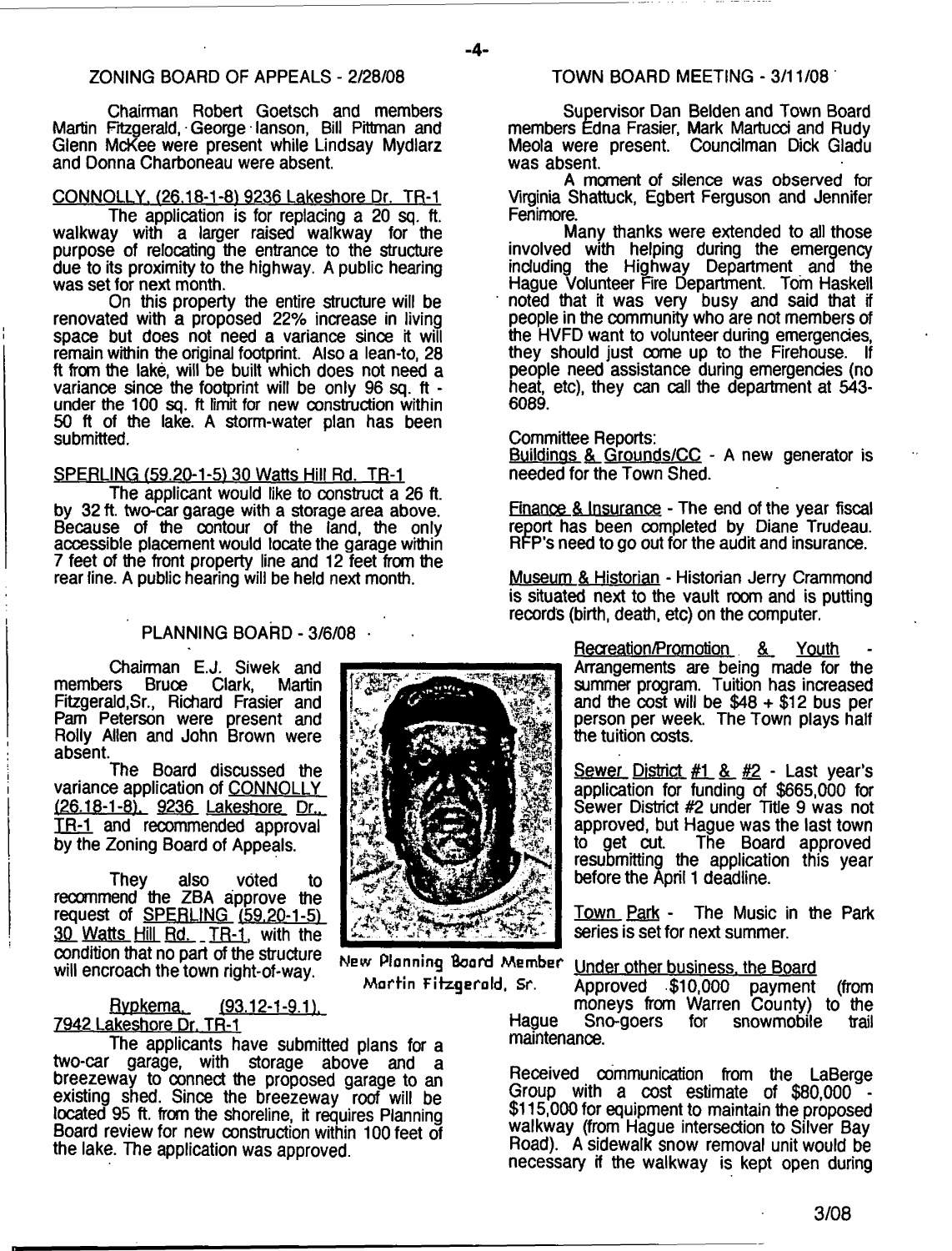#### Cont'd from page 4 - Town Board

Discussed a proposed Local Law on keeping and restraining of dogs. Board members will oontinue to look at the proposal and in April the Board will decide on a date for a public hearing. Some of the items in the proposal would make it unlawful for any owners to allow dogs to run-at-large, engage in habitual loud barking and create any nuisance (including car chasing, jumping up on a person causing intimidation and eliminating on public property). It also sets standards and procedures for kennels and special requirements for keeping more than four dogs on one property.

Heard suggestions that the Noise Ordinanoe be revisited since there was no public vote on it.

Established the Community Center as the Town polling place. It was suggested to use the main room rather than the smaller back Board room.

Established Friday, June 13th and Saturday, June 14th as the Clean-up Days for the Town. It was felt that these dates would accommodate more of the seasonal residents.

Heard from Time Warner Cable that the Town has \$41,125 in the line extension fund which will go toward the cable service on West Hague and New Hague roads.

Supported the Town of Johnsburg's letter to the APA letter for expansion of the Gore Mountain project.

Received a request from the Hague Senior Club for help with highway control during the Memorial Day parade.

Approved Brendan Carberry and David Ockrin as alternate certified lifeguards for the summer of 2008.

Approved an agreement for \$4,900 with Clough Harbour for required post-closure monitoring service at the old landfill.

Learned that an application for a Transportation Enhancement project grant for the proposed walkway must be done by 6/27/08. The Walkway Committee, chaired by Jim O'Toole will meet next in April.

Approved a resolution in support of the Taxpayers Protection Act. (Copy of resolution is in Town Clerk's office.)

Approved \$2500 from the special events money (county bed tax) for Randy Engler for promotion of the 2008 North Country Triathlon which will be held in Hague on Saturday, June 28th. Randy' has reported a registration already of about 260 contestants.

Approved a request from Town Justice Heather Knott to attend school for professional training in April, September and October.

Approved a resolution for Councilman Meola to investigate and sell the 10 globes (which still remain from the lights previously deemed not acceptable) including possibly on eBay.

#### In Addition:

Councilman Meola reminded the Board that all employees are required by law to have a "Right to  $Know<sup>n</sup>$  training session. suggested that the Supervisor see if there is a qualified person from the County who could come up to do it.

Councilman Meola also inquired about the LGLC property on Hague Brook and the Supervisor said they are still waiting to hear from the LGLC about an appraisal.

Councilman Meola noted that the law has been amended to \$25,000 which the Town can use for special events which should be kept in mind for next year's budget.

Supervisor's Report: Supervisor Belden reported that it has been a very tough winter for the County with using up of salt and fuel costs skyrocketing. He said the Board of Supervisors passed 101 resolutions at the last meeting - many of which were for necessary organizational matters.

### TOWN BOARD SPECIAL MEETINGS

The Town Board held special meetings on February 12, February 26, March 4 and March 13, 2008. Among the actions taken were:

acting as the Town Board of Health to declare a property uninhabitable,

requesting sealed proposals for auditing of the books which will be due by March 27th,

approving the use of the visitor center by the Hague Fish & Game Club,

approving the submission of an application for funding for Sewer District #2,

discussing memos from Councilman Meola,

meeting with the Highway Department to discuss personnel concerns.

#### T'AI CHI SESSIONS

A new session of T'ai Chi classes in Hague is now held on Thursday evenings from 6 - 7 pm. Instructed by Hague resident Mae Pagan, these sessions started on March 10 but anyone may still join in. She also is holding an 8 week session at the Ticonderoga Elementary School Library from 6 - 7 pm on Wednesdays.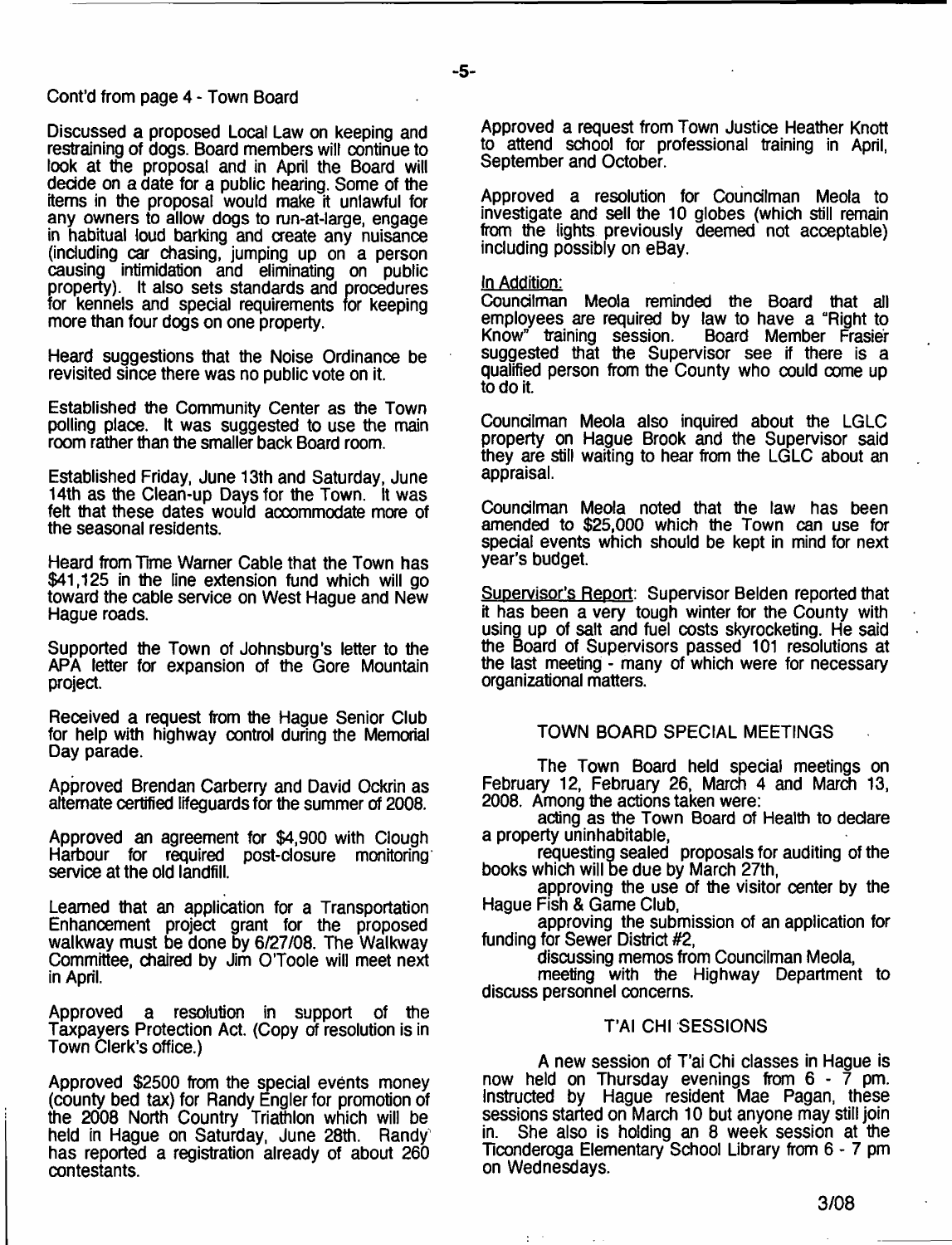

Excerpted from the January 1989 issue of *The Hague Chronicle:*

#### **REMINISCING**

It is hard for me to believe that THE HAGUE CHRONICLE is entering its 18th year of publication! It was in January 1972 that Emil Seerup of Silver Bay published these words - "The town of Hague needs a newspaper" and then he went out and did something about it. Until his death on October 1, 1976, Emil was the publisher, editor, collator, etc. etc. (He did get help from his wife, Adra). Sometimes the newspaper was only one or two pages (both sides) and other times it was up to four. Despite the quantity, the quality was always there.

Without skipping a beat, Virginia Shattuck stepped in and again it was pretty much a onewoman operation. She had some help in collating and mailing from time to time, but basically she did it all herself, until June 1979 when she retired. She was instrumental in getting a small group together to follow in her footsteps, which wasn't easy!

Since the June 1979 issue, The Hague Chronicle has been staffed by basically the same dedicated volunteers. Imagine, for 9 1/2 years the nucleus has remained the same. Yes, we get a great deal of help from other sources. We have experts in the field of stapling, others whose expertise is in folding, and still others in licking stamps. We appreciate them all. (If you would like to be one of those who gets together once a month to do the above, give Mig Broderick a call and she will put you on her list.)

The staff is open to suggestions of what you would like to see printed. We do cover all the town meetings, and many others besides. We are always looking for ways to improve our paper.

As publisher, I do want to let you readers know who the volunteers are that make up the staff of The Hague Chronicle, and also to tell them how. much I appreciate all the help and cooperation they give to me.

Editor —Mig Broderick; Treasurer - Jack Kennedy and Penny Bolton; Correspondents - Alison Craig, Billie DeGraff and Georgina Lindquist. ... Dottie Henry, Publisher

Researched by the **Hague Historical Society** for *The Hague Chronicle*.

# VIRGINIA SHATTUCK, FORMER EDITOR

Many of you who read *The Hague Chronicle* former editor. Virginia Shattuck. This delightful & adventurous woman lived alone on Holman Hill since 1972. The June 1979 edition of the Hague Chronicle had this to say about Virginia.

"Virginia Shattuck was born in Ticonderoga; moved to Hague at age 9 and graduated from Hague H.S... She earned her R.N. from Cornell U. In 1945 she joined the U.S. Army Nurse corps. During the 4 1/2 years with Army Transport she made 35 Atlantic crossings aboard ships that carried US servicemen & their families from U.S. to England, Germany, France. Highlights: a 3-month assignment to the Queen Marv. 1st class, often meeting celebrities, including Winston Churchill; two trips to Japan. She resigned as a 1st Lt. to study at Columbia U. Teachers' College for her degree in Public Health Nursing- Supervision. An extensive career in her field included the post of Asst. Sup't. Of Nurses at Bellevue Hospital. For 6 years she was on the faculty of Vanderbilt U. school of Medicine at Nashville, Tenn."

Virginia Shattuck died on February 24, 2008. Her obituary appears on page 7.

#### GILLIBRAND REPORTS

Congresswoman Kirsten Gillibrand has announced that she is accepting applications from local high school sophomores and juniors who are interested in being nominated for the U.S. House of Representatives Summer Page Program. The summer session lasts from July 6, 2008 to August 1, 2008.

Congressional Pages are employed by the House of Representatives to perform official tasks, such as monitoring the phones in the Congressional cloakrooms; delivering messages to Members of<br>Congress on the House floor; delivering Congress on the House floor; delivering<br>correspondence throughout the Congressional correspondence throughout the Congressional complex; and preparing the floor for legislative business. Pages live in a secure page dorm and receive a stipend of \$1,161.17 per month of work.

In order to be considered for a nomination, each applicant must be 16 years of age by July 6th and be a rising junior or senior in high school. In addition, each applicant must be a United States citizen and have a 3.0 GPA in core academic subjects.

All interested students should contact Congresswoman Gillibrand's office at 202-225-5614 by dose of business on Monday, March 24th in order to receive an application.

In other matters, she has announced that New York State will receive an additional \$14 million in funding for help for low-income families to offset high home heating costs and important weatherization improvements.

Gillibrand voted in favor of a bill that will end tax breaks for oil and gas companies making record profits in order to establish an energy plan which will create high-paying jobs in Upstate New York.

She is an original sponsor of a bill that will prohibit insurance companies from placing treatment or financial limitations on mental health benefits.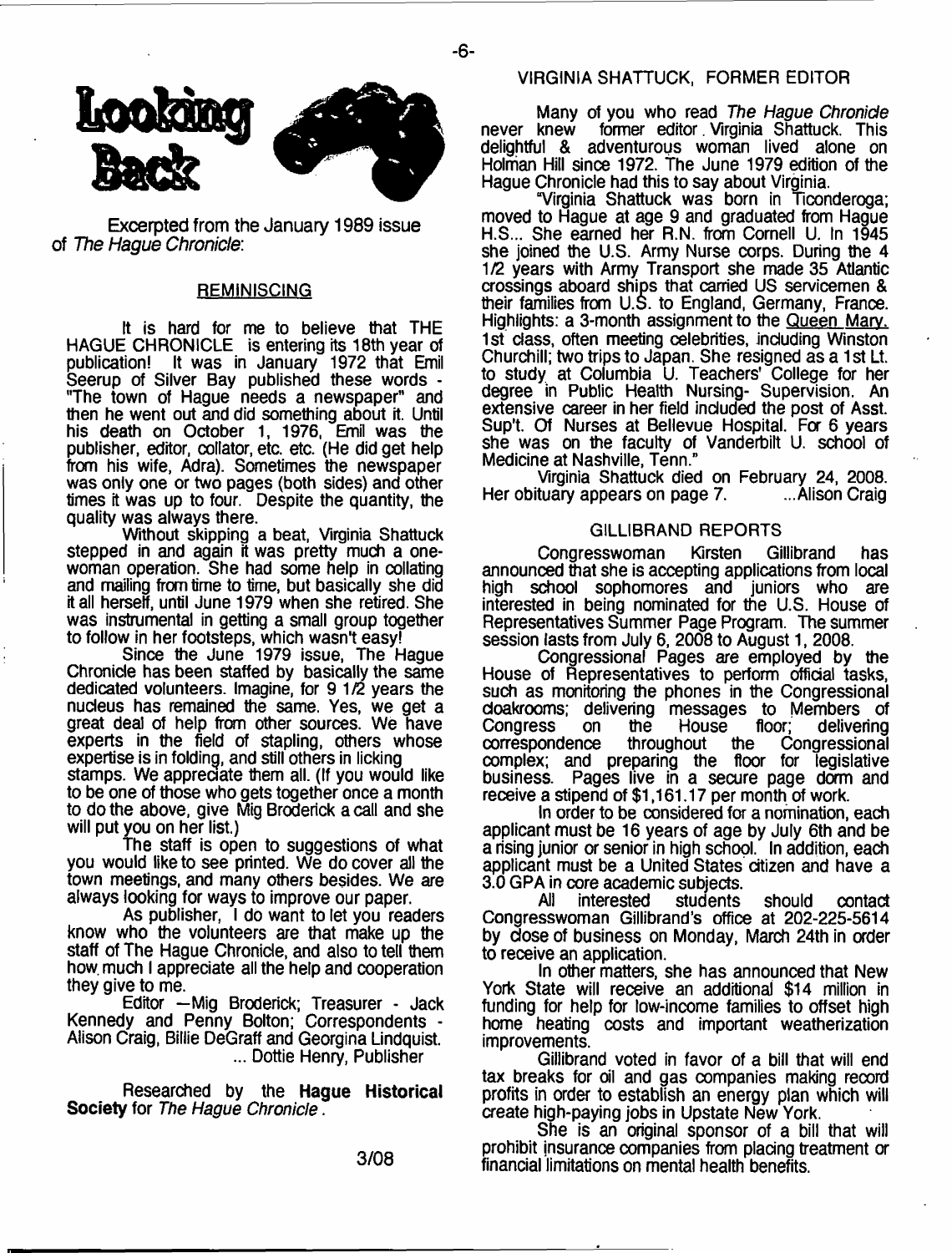# *~SOXlbJT)Ib}(iS~*

BORN: A son, Robert Upson IV on January 23, 2008 to Michele and Rob Upson in Smithtown, NY. Robert is the grandson of Sue and Rob Upson of Hague.

DIED: Harry L. Strickling of Dumont, NJ on July 31, 2007. He is survived by his wife of 58 years, Ruth, three children, Elaine Rosales, Glenn Strickling, and Scott Strickling and five grandchildren. Harry spent summers in Silver Bay since 1966.

DIED: Egbert R. "Bert" Ferguson, Jr. of Bethesda, MD died on February 15, 2008 at the age of 95. He is survived by his children Mary Gay Mutino, Jim Ferguson, Judy Taylor and her husband, Greg, and eight grandchildren and seven great-grandchildren. Bert and his deceased wife, Rita, were longtime summer residents of Hague where his children still vacation. Bert was the subject of a feature article in the July 2006 issue of *The Hague Chronicle.*

DIED: Jennifer Fenimore, 34, (nee Knowles) of Hague, N.Y., on February 21, 2008 as the result of a tragic automobile accident. She is survived by her husband Curt and young children C.J., Nicholas and Anthony of Hague. Jennifer is also survived by her parents Harry and Ann Knowles of Tabernacle, N.J., her brothers Richard (Sarah) Knowles of Tabernacle, N.J., Robert Knowles of Arizona, and a sister Christine (Daniel) Cipollone of Collingswood,<br>N.J. She is also the sister-in-law of Denise P. and She is also the sister-in-law of Denise P. and Donald R. Smith of Hague, N.Y., Robert L Fenimore of Ticonderoga, N.Y. and Nancy A. and Fred Bush of Shamong, N.J. and the daughter-in-law of Robert L Sr. and Janet I. Fenimore of Hague, N.Y.

DIED: Helen Virginia Shattuck on February 24, at Moses Ludington Hospital. Born in Ticonderoga, NY she was the oldest child of Forrest and Marion (Oliver) Shattuck. Ms. Shattuck was a graduate and valedictorian of Hague High School, class of 1934 and received her RN degree from Columbia Presbyterian Hospital. Following graduation she joined the WAC as a nurse and served in France during World War II.

Virginia was a long time resident of Hague and was editor of *The Hague Chronicle,* from October 1976 through May 1979. She was an intelligent, witty and charming lady and will be greatly missed by her friends and her community.

Virginia was predeceased by her parents and her sister, Jeanette Lafferty. She is survived by her devoted caregiver, Bertha Dunsmore, a brother-in-law, James Lafferty, and a cousin, Ethel Andrus, all of Hague, and a nephew, Wayne Shattuck, of Ithaca, NY.

A committal service will be held in the spring at Valley View Cemetery.

 $\mathbf{U}$ 

# **HAGUE HONOR STUDENTS**

Congratulations to the following Hague residents who are on the honor roll for the 2nd marking period at Ticonderoga High School.

Grade 12 - Second Honors-Samantha Abare

 $-7-$ 

Grade 11 - First Honors - Jared Best, Brendan Carberry and Molly Ginn Second Honors - Mara Haskell

Grade 10 - First Honors - Kaley Manning and Jamie Patchett

Congratulations also to Shane King who is on the Commended List at Tabor Academy.

#### HVFD EMERGENCY RESPONSE

That Hague was the hardest hit by the recent ice storm quickly became a grim reality for the members of the Hague Fire Dept, and E.M.S. squad. The fire house was quickly set up as an emergency shelter and meal site for those in need, and calls for assistance began to come in early Sat. night.

Nearly *every* available member turned out and began responding to emergencies from around the community. Twenty standby generators were put into use and maintained for the duration of the storm, providing heat, lights and water where most needed. There were an average of 30 meals served, breakfast, lunch and dinner each day for the duration of the outage. Several basements required pumping out in the midst of providing all of the above. The station was manned 24 hours a day until power was fully restored and the state of emergency was lifted.

Thankfully, assistance came to us from many neighboring Departments including North Warren, West Glens Falls, South Queensbury, Horicon, Lake George, Bay Ridge, Chester, the Warren County Fire Commission and Public Works as well as our own Highway Dept. The HVFD is proud to have been the main responder to such a major natural emergency.

In regular business, we would like to thank all those in the community who helped to make our Winter Week-end Scholarship Breakfast such a success. On behalf of the Ambulance Squad, Renee Swinton presented a oommendation to Peter Lawrence for his assistance at a recent fatal motor vehicle accident on the New Hague Road. Peter, in accepting, praised the fire/ems members for their dedication and commitment to service to the community.

Our cold water rescue team captained by Dave and Mark Martucci have been conducting drills in cooperation with the Bolton squad.

In February there were 8 fire/ambulance<br>ing 99.5 man hours. .... Joe McCranels calls using 99.5 man hours.

*A reminder from the HVFD:* The lake and pond ice will soon begin to thaw. Use caution.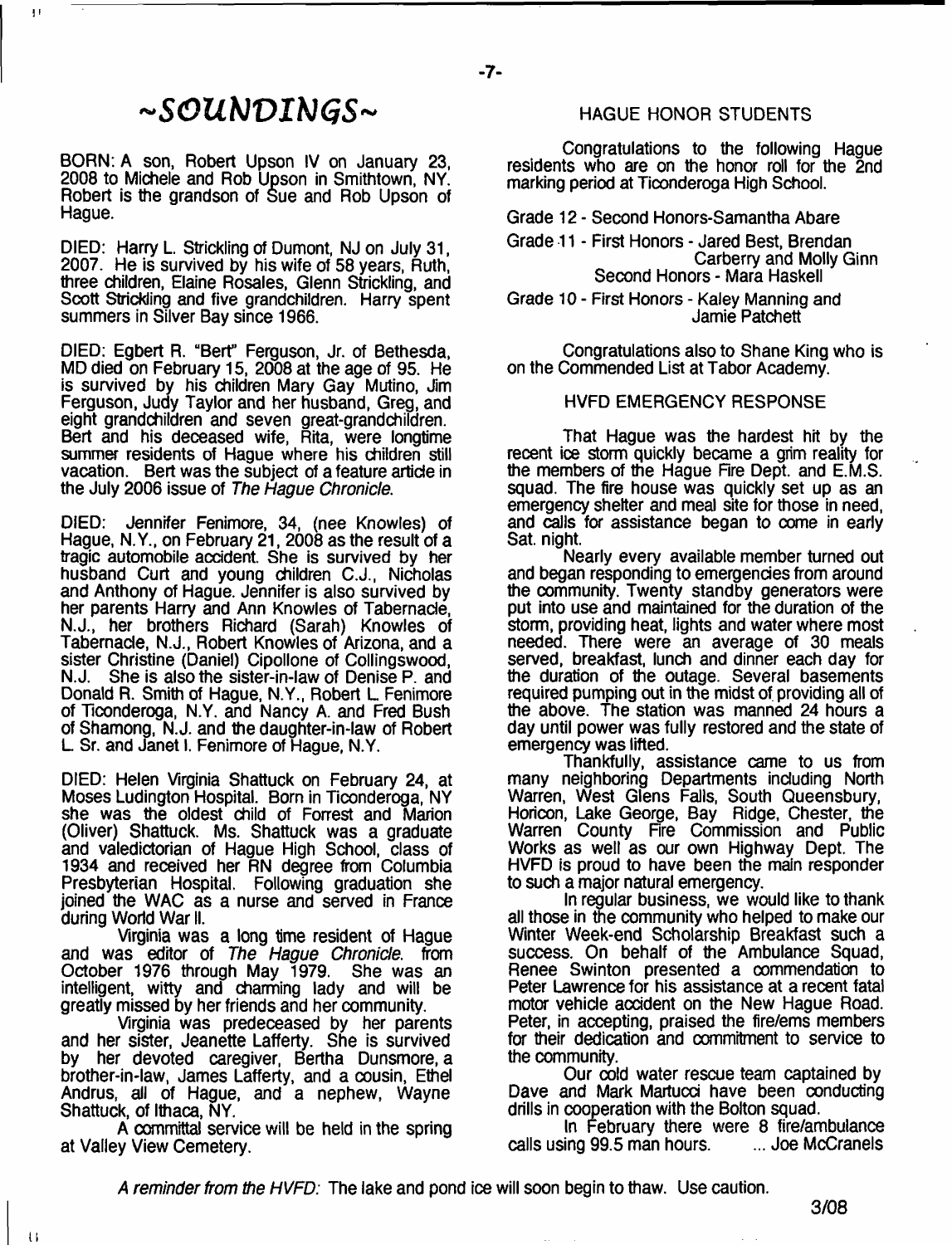The collaboration between the environmental and municipal groups has finally led to the purchase of the deteriorating former Gaslight Village property in order to have it restored into a wetlands and park.

The \$4.1 million purchase price for the Gaslight Village property from the Charles R. Wood<br>Foundation comes from Warren County (\$1.3) Formes from Warren County (\$1.3 million), the Village and the Town of Lake George (\$350,000 each) and \$2.1 million from the environmental groups - Lake George Association (LGA), Fund for Lake George and Lake George Land Conservancy (LGLC).

Located at the southern end of Lake George, the 12-acre property will serve as the site for an ambitious environmental project aimed at protecting theLake's exceptional water quality. The land will be used for the dual purpose of treating stormwater runoff coming off Route 9 and providing open space for public use.

West Brook bisects the Gaslight Village property, located in both the Village and Town of Lake George, before entering into the Lake. Several studies have identified the West Brook watershed, which receives runoff from Route 9 and i-87, as the single biggest contributor of non-point source pollution in Lake George's southern basin. Phosphorus particles attached to sediment can spur algae blooms and growth of unwanted aquatic weeds, such as Eurasian water milfoil.

To correct this problem, the purchasers have hired the engineering group the Chazen Companies to work with Warren County Soil and Water Conservation District to design a series of stormwater treatment devices, which will be able to capture sediment and remove pollutants before they can be transported into Lake George. The most visible element will be a reconstructed wetland, which will act as a giant sieve while also providing wildlife habitat.

To increase the effectiveness of the West Brook Project, in January the LGLC purchased 1,436 acres of uplands known as the Berry Pond tract, which includes the headwaters of West Brook. By protecting this land from development, it will add another layer of protection and reduce the amount of sediment and pollutants that will have to be treated on the Gaslight Village property.

In addition to creating a beautiful park for public use, there will be an open 2.5 acre festival space that will be utilized for a few large events per year. County, Town and Village officials feel that this event space will free up much-needed parking in the Beach Road and Million Dollar Beach lots, which previously have been used for staging large events, like Americade and the Fire Chiefs convention.

### DEFENSIVE DRIVING

A 6 hour Defensive Driving Class will be given by longtime instructor Charlie Antonetti at the Hague Wesleyan Church on April 28th and 29th from 6-9 pm each evening. To enroll or for more information call Charlie at 585-3450.

# NLG ROTARY CLUB NEWS

**-8-**

The Rotary of Northern Lake George sponsored their annual dinner and silent auction at Silver Bay YMCA. The fundraiser benefitted many community organized events and the Beste Scholarship fund. The Rotary Club thanks the thirty-four area businesses and merchants who contributed to the auction making it another successful year!

The Northern Lake George Rotary Club meets every Tuesday, 7:30 to 8:30 am at Silver Bay YMCA of the Adirondacks for a breakfast meeting sponsoring a guest speaker. If you are interested in joining Rotary please contact Chip Devenger, President, at 543-8833 ext. 215.

#### **TI COMMUNITY SERIES**

The next program in the Ticonderoga Community series will be hosted by the Ticonderoga Cartoon Museum and take place on April 2, 2008 at 7 pm at the Ticonderoga Community Building. The speaker will be author/illustrator Carol Gregson on *Illustrations of the Frustrations of Life in the Adirondacks.*

Then on April 16th at 7 pm, Fred Provoncha will give a program entitled "The Last 500 Years at the Lower Falls" which will be hosted by and take place at the Ticonderoga Heritage Museum.

#### WEDDING EVENT WINNER

Tony DeFranco, and his fiancee Amanda Alderink, were in Hague during the last storm but managed to get to a Wedding Show on Sunday. Fortunately they made it because they were the winners of the Wedding in the Country Giveway which includes the photographer, rings, a dress, honeymoon and everything for a reception. Congratulations!

Tony, son of JoAnne and Dave DeFranco, is an engineer with the Chazen Company in Troy and Amanda is a veterinarian in Granville. They planned to be married during the summer of 2008.

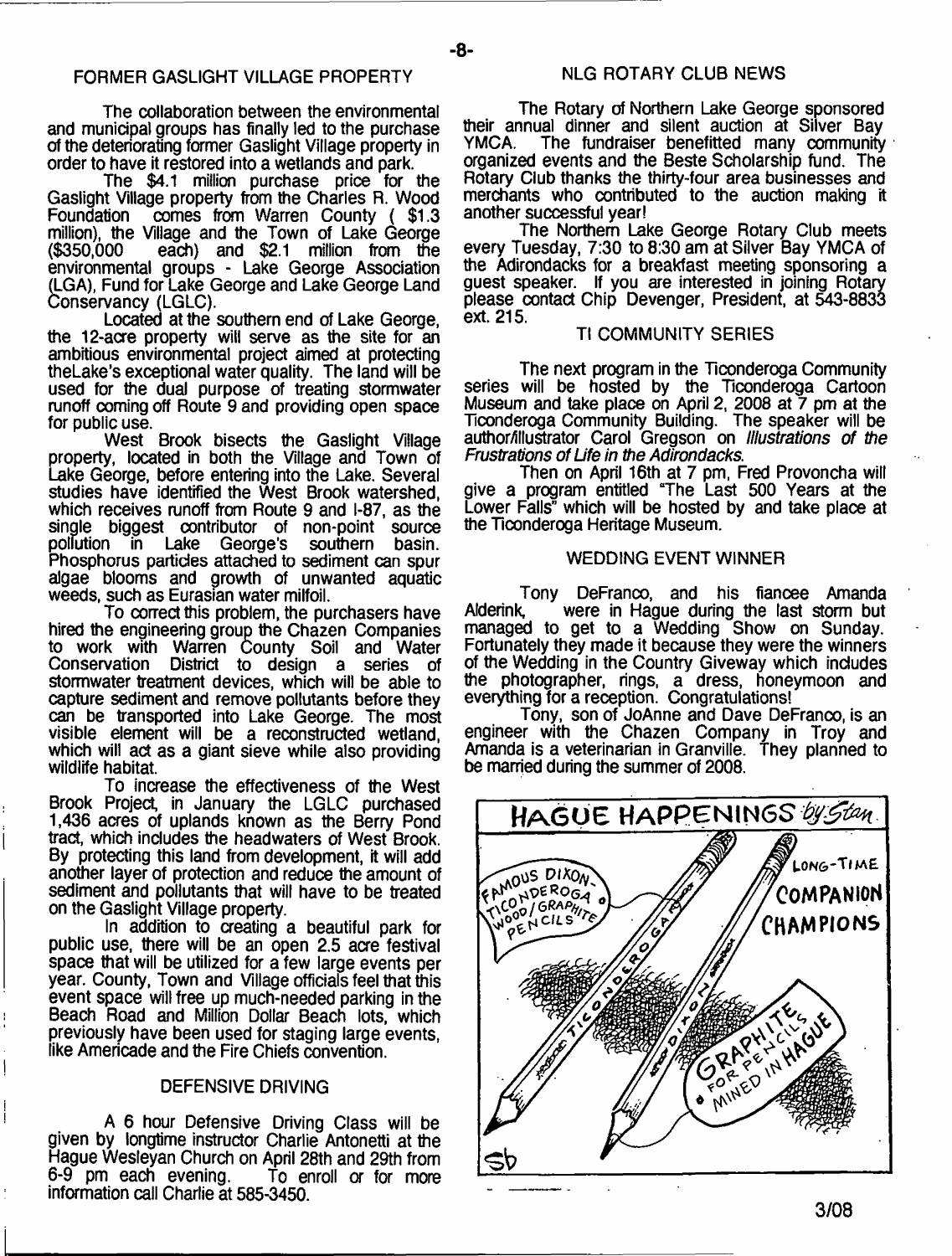# *jwaxmzMZWs*

71

 $by$  *Nancy Wotton Scarzello* 

### Sap on the Rise

A few days ago I was visiting my neighbor Patti, picking up my weekly supply of eggs from the small flock of chickens she raises; store-bought eggs pale in comparison  $\sim$  literally. These eggs have a yolk that is deep orange in color and a flavor so intense you have to say, "Now *that's* what an egg tastes like!" Just as I was about to leave, her husband Mike came in the door carrying a large stainless steel pot. He set it on the counter and tipped a small glass under the spigot. An inch of thick golden liquid slid into the glass and he handed it to me, "Gotta taste this before you go," he said. I sipped the still warm liquid and all I could say was, "Now *that's* what maple syrup tastes like!"

The weather these last couple of weeks has been ideal for the making of maple syrup. Contracting during freezing temps at night and expanding under the above-freezing sun-warmed daytime temps, the wood of the sugar maple tree acts as a pump causing the sweet mixture of sugar and water to be drawn up from the roots into the pipeline of cells which transport the sap throughout the tree.

Ail trees have sap. The water comes from the soil and the sugar is a product of photosynthesis, and although all the trees in the forest will draw their water from the same source, their sap is nowhere as sweet as the sugar maple. Other trees can produce sap that can be made into syrup.

I know of folks who make birch syrup as Native Americans did in the past, and have tasted its pleasant birch-beer flavor  $\sim$  very nice! But the sugar maple's sap has a chemical difference that sets it apart from other tree species. Most of the sugar is in the form of sucrose, while the sap of other species of trees like birch can be collected only after budbreak (later in the spring) when their sugars have already been transformed into fructose and glucose. Frosty nights and warmer days trigger the flow within the tree and we can tap a hole in the trunk, collect the watery sap which contains 2-4 percent sugar (vanillin glycoside - YUM I), boil it down until much of the water has evaporated (it takes 40 gallons of sap to yield one gallon of syrup!) and you have maple syrup with a sugar content of 66% and a higher calcium content than milk!

We are not the only ones who love the sweet, watery sap. Something triggers the whitetailed deer to strip bark and go for the twigs of the sugar maple this time of year too. More than the usual fiber that they get from browsing on twigs and branches, they seem to go for the maples even though there may be other food available when the sap is running. It seems there is something nutritionally missing after the long winter that becomes available in the trees and they can be seen licking the sap from broken branches and

11

places where they have stripped the bark.

One experience I'll treasure is finding a maple tree where broken branch<br>tips had dripped sap had dripped sap during the day and had then frozen overnight into little maple flavored icicles. Now *that's* what a maple tree tastes like!



**mage** nysmap!e.com>

**W ER.'rt&'R** *'FOT'fES*

*fry JtfA nn e 'DefFranco* February 18 - March 16, 2008

February 2008 will go on record as the snowiest February ever with *40+* inches of snow. Wow!

Did you watch the lunar eclipse on February 20th? We had perfect weather that evening and it was a great show. For those of you who follow the night sky and planets here is some information: Mars fades this month but is still visible high overhead by 7 pm. Saturn is out alt night though dimmer with its rings on edge. Jupiter rises at 4 am. Venus and Mercury are not easily seen yet.

Did you watch the broadcast of the TODAY Show from Sugarbush, Vermont on Feb 21st? It was a great day - cold but dear. On February 22nd, we had a 3" snowfall which made for great cross-country skiing over the weekend. Temperatures warmed up to 35°. The ski trails at Roger's Rock State Park have been excellent most of the winter although I heard they are now littered with branches and pine needles. ended the month of February with another marathon snow dumping of about 15" snow between February 26th and 29th.

March roared in here like a lion with another 4" of snow on March 1. She has been roaring all month with rain, sleet, freezing rain, snow and everything in between. Our 1st ice storm was March 5th with about 1/2" icing on all surfaces but temperatures rose enough during the day to melt most of the ioe from the trees and all predpitation turned to rain. Three days later on March 8th the same predpitation pattern occurred but temperatures were just a bit colder allowing more ice to form on the trees and surfaces. A wind kicked up and down came the trees, power lines, power poles etc. What a MESS!

We have had several days that hint at spring with balmy temperatures in the mid-forties. We returned to daylight savings time and have almost 12 hours of daylight now. I did see several robins on March 15th right here in Hague. The vernal equinox (spring) is March 20. Soon we can look forward to seeing crocus and snow drops as the snows melt back. The serious gardeners have already started their seeds indoors and are just waiting for a bit of snow to melt so they can get to plant the peas, carrots, lettuce and beets.

Take heart northern New Yorkers, winter will release her grasp on us soon and bit by bit spring will come.